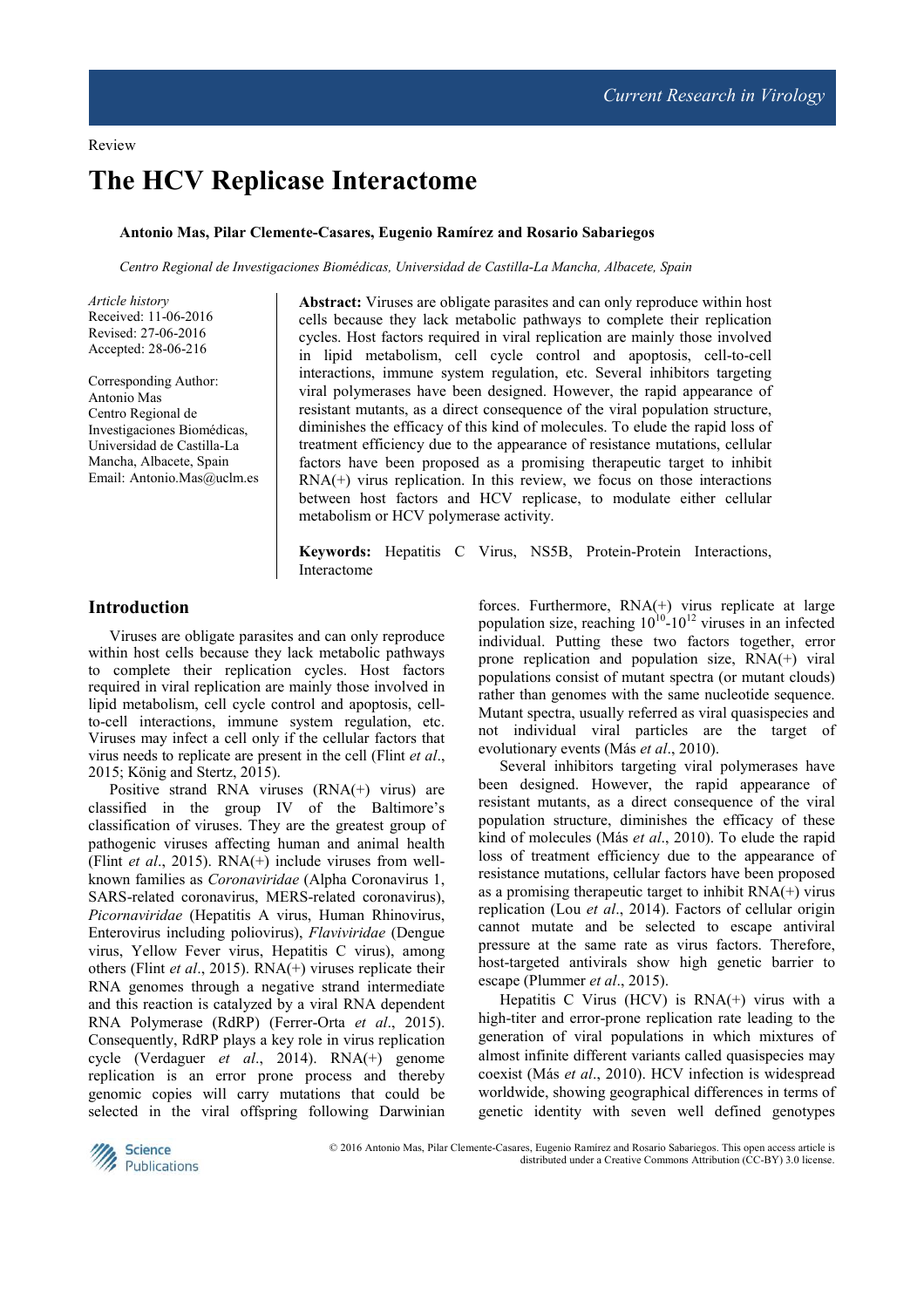(Baumert *et al*., 2016; Clemente-Casares *et al*., 2011). Independently of the infecting genotype, HCV infection is the main cause for cirrhosis and hepatocellular carcinoma (Westbrook and Dusheiko, 2014). HCV entry into the cell is mediated by the interaction of the glycoproteins from the viral envelope with receptors on the surface of the hepatocyte such as CD81, CLDN1 and OCLN among others (Ding *et al*., 2014). HCV entry is a complex process governed by viral and cellular factors and several of them contribute to liver tropism and limit host range of this virus. Once the virus has entered the cell, RNA(+) HCV genome is released into the cytoplasm where it is translated at the rough Endoplasmic Reticulum (ER) as a polyprotein (Paul *et al*., 2014). HCV polyprotein is about 3000 amino acids in length and is co- and post-translationally processed by proteases from cellular and viral origin to give ten mature viral proteins. HCV proteins are structural (core C and envelope proteins E1 and E2) and nonstructural (p7, NS2, NS3, NS4A, NS4B, NS5A and NS5B) proteins. Proteins C, E1 and E2 are main constituents of the virus particle. The p7 viroporin and NS2 participate in virus assembly. Finally, NS3, NS4A, NS4B, NS5A and NS5B form the replicase complex that is sufficient for viral RNA replication (Paul *et al*., 2014). RNA(+) replication product may be either used for translation, for synthesis of new negative strands, or can be packaged into virus particles that exit the cell via the secretory pathway. Translation and replication take place in opposite directions on the RNA(+) and cannot occur simultaneously. A rigorous control by cis-acting elements in the HCV genome and antigenome as well as cellular proteins and miRNAs mediates the transition from translation to replication (Sagan *et al*., 2015).

HCV replication takes place in microvesicles derived from ER where replication complex is located. Viral replicase is composed of at least viral proteins NS3, NS4A, NS4B, NS5A and NS5B. NS3 is composed of two domains located at N-terminal and C-terminal ends, showing serine-protease and helicase activities, respectively (Moradpour and Penin, 2013). The serineprotease domain is responsible for polyprotein cleavage in complex with the NS4A protease cofactor, whereas the helicase domain is important for RNA replication because of its RNA unwinding activity. NS4B is a poorly characterized protein with a complex transmembrane topology involved in inducing membrane alterations (Egger *et al*., 2002). NS5A is a RNA-binding phosphoprotein that exists as both a basal and a hyperphosphorylated form. The phosphorylation status of NS5A appears to be determined by several cellular kinases, including Glycogen Synthase Kinase 3 beta (GSK3β), Protein Kinase A (PKA), Casein Kinases (CK) I and II, polo-like kinase 1 and Mitogen-Activated

Protein Kinases (MAPKs) (Colpitts *et al*., 2015). NS5A function seems to be to interact with other viral replicase components as well as cellular factors (Ross-Thriepland and Harris, 2015). Proteomics and molecular systematics approaches have been reported that more than one hundred proteins interact with NS5A (Tripathi *et al*., 2013; Li *et al*., 2014a). Affinity capture was also used for identifying host factors interacting with HCV RNA positive strand (Upadhyay *et al*., 2013). Some of them have been described above and comprises La protein (Kumar *et al*., 2013), Heterogeneous Nuclear Ribonucleoprotein L (hnRNP L) (Li *et al*., 2014b), Nuclear Factor 90 (NF90) (Li *et al*., 2014b), Vesicleassociated membrane protein-associated protein A and B (VAPA and VAPB) (Evans *et al*., 2004; Gao *et al*., 2004; Hamamoto *et al*., 2005), Polo-like Kinase 1 (Chen *et al*., 2010), TBC1 domain family member 20 (TBC1D20) (Nevo-Yassaf *et al*., 2012), Amphiphysin II (Zech *et al*., 2003), Reticulon 1 and 3 (RTN1 and RTN3) (Tripathi *et al*., 2013), Protein Phosphatase 2A (Georgopoulou *et al*., 2006), cyclophilin A (Liu *et al*., 2009), F-Box and Leucine-rich repeat protein 2 (FBXL2) (Wang *et al*., 2005), stress granule components (Pène *et al*., 2015) and the lipid kinase phosphatidylinositol-4 kinase III (Harak *et al*., 2014) among many others. Some of these are cellular kinases with well known roles in HCV infection *in vivo* (Reed *et al*., 1997).

NS5B is the viral RNA-dependent RNA Polymerase (RdRP) responsible for the synthesis of the (+) strand progeny through a (-) strand intermediate (Sesmero and Thorpe, 2015). NS5B X-ray crystal structures have revealed a polymerase-typical right-hand shape with fingers, palm and thumb subdomains (Verdaguer *et al*., 2014). The catalytic site is totally encircled, as other viral RdRP, with extensive interactions by loops connecting fingers and thumb subdomains (Verdaguer *et al*., 2014). The C-terminal end has a very hydrophobic peptide that allows NS5B to be anchored to ER membrane. This peptide can be removed to increase recombinant NS5B purification yields without affecting NS5B RdRP activity (López-Jiménez *et al*., 2014). *In vitro* RNA synthesis by NS5B can be induced in the presence of a template-primer or initiated by a *de novo* mechanism (López-Jiménez *et al*., 2014), the latter being the most likely to occur *in vivo*. A beta-hairpin from the thumb subdomain protrudes into the catalytic center preventing primer-dependent RNA synthesis (Lesburg *et al*., 1999). Residues in the tip of this structure act as a platform to initiate RNA synthesis by a de novo mechanism. Once the first phosphodiester bond is formed the beta-hairpin is removed and NS5B can complete genome replication (Appleby *et al*., 2015).

HCV replicates its genome in replication complexes where viral and cellular proteins co-localize. A large excess of each HCV non-structural protein with respect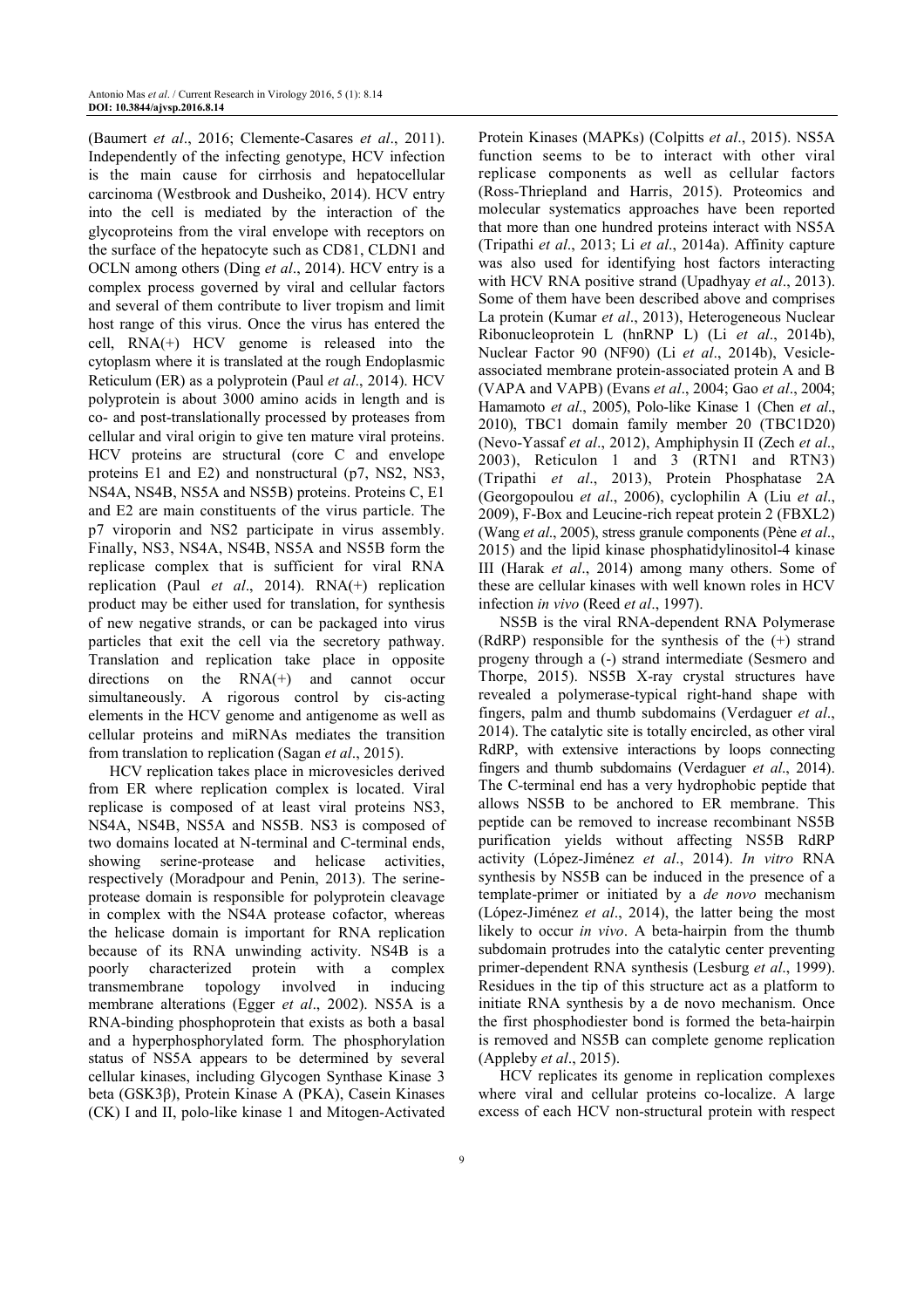to (+) and (-) strand HCV RNA has been observed (Quinkert *et al*., 2005), suggesting extensive proteinprotein interactions and molecular crowding phenomena. Actually, HCV NS5B interacts with itself, affecting RNA synthesis activity in a cooperative way (López-Jiménez *et al*., 2014). Furthermore, HCV NS5B interacts with other HCV proteins and interactions with NS3, NS4A, NS4B and NS5A have been described (Ishido *et al*., 1998; Piccininni *et al*., 2002; Shimakami *et al*., 2004).

Also, HCV polymerase directly interacts with host factors. NS5B activity can be regulated by phosphorylation. Actually, one of the first cellular proteins with a confirmed interaction with HCV polymerase was the PKC-Related Kinase 2 (PRK2) (Kim *et al*., 2004). This Serine/Threonine protein kinase regulates viral polymerase activity by phosphorylation of NS5B residues Ser29 and Ser42 (Han *et al*., 2014). Other cellular proteins with which NS5B interacts include ELAV like RNA binding protein 1 (ELAVL1 or HuR) (Shwetha *et al*., 2015), BCL2 Interacting Killer (BIK) (Aweya *et al*., 2015), Vesicle-Associated Membrane Protein (VAMP)-associated proteins A, B and C (VAPA, VAPB and VAPC) (Hamamoto *et al*., 2005; Tu *et al*., 1999; Goyal *et al*., 2012), Nucleolin (Hirano *et al*., 2003; Kusakawa *et al*., 2007), human Eukaryotic Initiation Factor 4A2 (hEIF42) (Kyono *et al*., 2002), ubiquilin 1 (UBQLN1 o hPLIC1) (Gao *et al*., 2003), Alphaactinin (Lan *et al*., 2003) and chaperonin TRiC/CCT (Inoue *et al*., 2011).

The cytoplasmic double-stranded RNA binding protein Staufen 1 (Stau1) coimmunoprecipitates HCV NS5B and the host factor Protein Kinase R (PKR), which is critical for interferon-induced cellular antiviral and antiproliferative responses (Dixit *et al*., 2016). Protein Kinase R (PKR) inhibits translation via eIF2α phosphorylation (Donnelly *et al*., 2013) and regulation of PKR activity is central for the control of cellular translation by several viruses (Flint *et al*., 2015). HCV may appropriate Stau1 to its advantage to prevent PKRmediated inhibition of eIF2α, which is required for the synthesis of HCV proteins and also for translocation of viral RNA genome to the polysomes for efficient translation and replication (Dixit *et al*., 2016).

Our laboratory has recently described the interaction of NS5B with the Ser/Thr kinase Akt (Llanos Valero *et al*., 2016). This interaction has been confirmed by *in vitro* kinase assays, coimmunoprecipitation of NS5B and Akt, either expressed ectopically or from HCVcc infected cells. The interaction of HCV NS5B with this cellular kinase of the PI3K/Akt/mTOR pathway leads to a subcellular relocalization of Akt from a cytoplasmic to a perinuclear region in a clear colocalization with HCV polymerase. Relocalization was observed in cells transfected with plasmids encoding NS5B and Akt as well as in cells carrying a subgenomic replicon or

HCVcc infected cells. NS5A is susceptible to be phosphorylated by Akt and relocalization of Akt with NS5B could drive NS5A phosphorylation at this subcellular region.

Relationship between HCV infection and sex hormones has been previously documented (Giannitrapani *et al*., 2006; Baden *et al*., 2014; White *et al*., 2014). Some estrogen-related drugs inhibits the production of HCV virus particles in an Estrogen Receptor alpha (ER1)-dependent manner (Hayashida *et al*., 2010). It has been also shown that ER1 may recruit NS5B to the HCV replication complex (Watashi *et al*., 2007) and our laboratory has described the interaction between HCV NS5B and ER1 *in vitro*, showing that this protein-protein interaction depends on NS5B oligomerization (Hillung *et al*., 2012). Cellular DEADbox helicase 5 (DDX5 or p68) also interacts with HCV NS5B (Goh *et al*., 2004). DDX5 is a RNA-dependent ATPase and it is implicated in cellular processes involving alteration of RNA secondary structure, such as translation initiation. DDX5 has been involved in HCV translation (Ríos-Marco *et al*., 2016) as well as in replication of other RNA(+) viruses as Japanese Encephalitis virus (Li *et al*., 2013) and retrovirus (Sithole *et al*., 2015) and negative strand RNA viruses as influenza virus (Jorba *et al*., 2008). DDX5 also interacts with Estrogen Receptor 1 (ER1) (Fujita *et al*., 2003) and with Akt (Zhu *et al*., 2011). Therefore, it seems to be a complex network comprising interactions among HCV replicase, Akt, DDX5 and ER1 in association with ER membrane that are important for HCV replication. However, experiments to demonstrate a clear localization of these host factors into the HCV replication complex have to be done. Once the mechanism governing these interactions will be decoyed we explore use of host factor inhibitors to treat viral infections. Currently, some inhibitors directed against ER1 (Riggs and Hartmann, 2003; Cuzick *et al*., 2013) and Akt (Brown, 2016; Nitulescu *et al*., 2016) are in clinical use or in development for treating other diseases.

Therefore, HCV polymerase interacts with several host factors that are important not only for viral replication process but also to control cell cycle, cell metabolism, etc (Lee *et al*., 2006). By these interactions, NS5B not only replicates HCV genome but also controls several cellular functions important for virus-cell relationship. Under these premises NS5B is a multifunctional protein so NS5B direct inhibition could lead to HCV replication inhibition by affecting several steps in the replicative cycle of the virus. However, the great genetic diversity of RNA(+) viruses make the appearance of resistant mutants a definite possibility. Targeting one or more of the interactions described above could also blockade HCV replication making it more difficult for the selection of resistant viruses.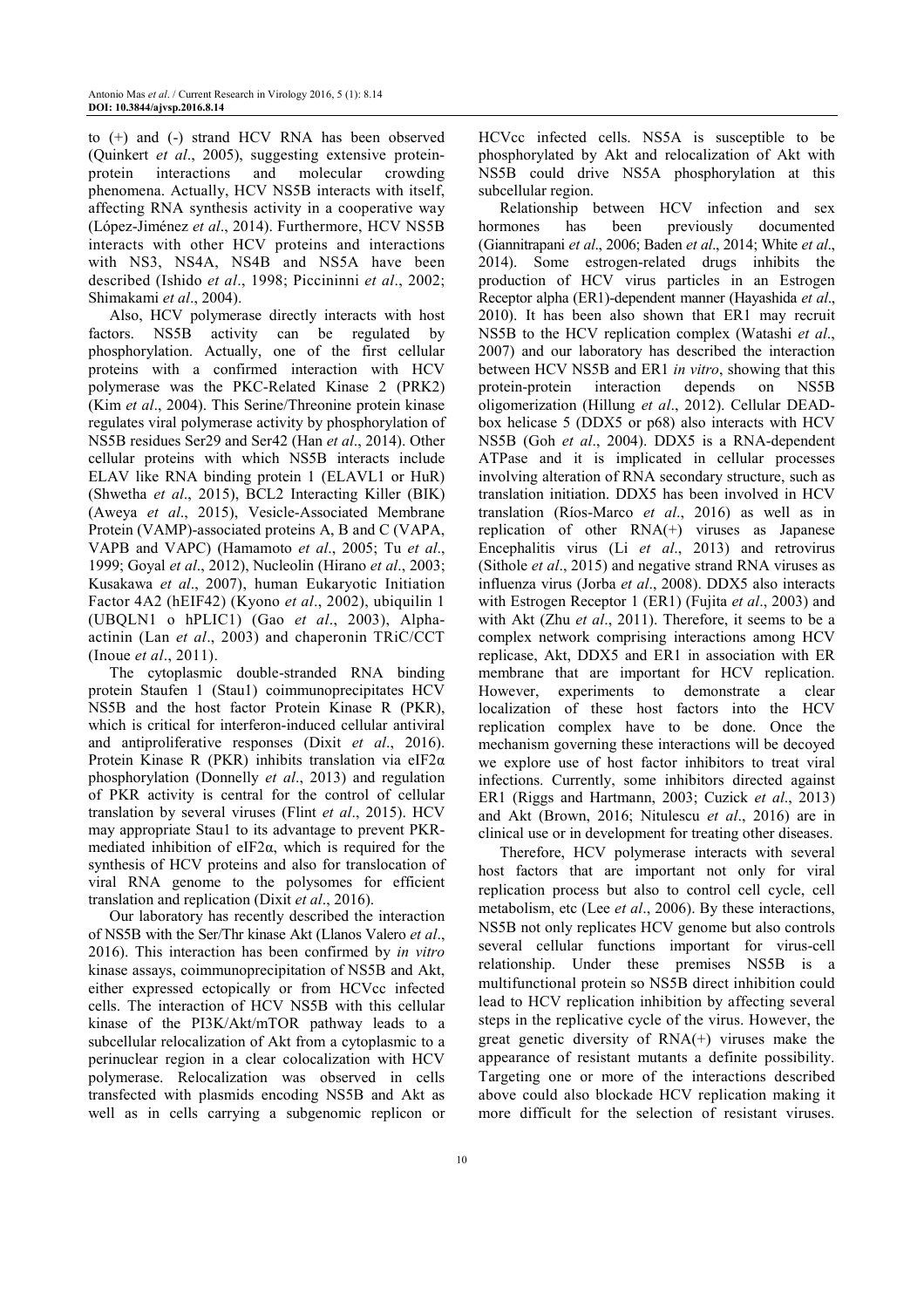Finally, several cellular pathways are shared by different RNA(+) viruses and targeting host factors could be useful for inhibiting viral infections from different viruses.

# **Conclusion**

Viruses needs to replicate inside the cells usurping cellular functions. HCV NS5B, the main component of the viral replicase, not only replicates HCV RNA but also interacts with host factors to subjugate cellular metabolism. A deeper knowledge about NS5B-host interactions will be useful in the design of new, strongest and panviral antiviral strategies with limited side effects.

#### **Acknowledgement**

Special thanks to former members of the Molecular Virology lab at Centro Regional de Investigaciones Biomédicas (CRIB) for their past contributions. We apologize colleagues whose work has not been cited in this review.

## **Funding Information**

This work was funded by Universidad de Castilla-La Mancha.

## **Author's Contributions**

All authors equally contributed in this work.

## **Ethics**

This article is original and contains unpublished material. The corresponding author confirms that all of the other authors have read and approved the manuscript and no ethical issues involved.

## **References**

- Appleby, T.C., J.K. Perry, E. Murakami, O. Barauskas and J. Feng, *et al*., 2015. Viral replication. Structural basis for RNA replication by the hepatitis C virus polymerase. Science, 347: 771-775. DOI: 10.1126/science.1259210
- Aweya, J.J., C.W. Sze, A. Bayega, N.K. Mohd-Ismail and L. Deng *et al*., 2015. NS5B induces up-regulation of the BH3-only protein, BIK, essential for the hepatitis C virus RNA replication and viral release. Virology, 474: 41-51. DOI: 10.1016/j.virol.2014.10.027
- Baden, R., J.K. Rockstroh and M. Buti, 2014. Natural history and management of hepatitis C: Does sex play a role? J. Infect. Dis., 209: S81-S85. DOI: 10.1093/infdis/jiu057

Baumert, T.F., C. Schuster, F.L. Cosset, J. Dubuisson and M. Hofmann *et al*., 2016. Addressing the next challenges: A summary of the 22nd international symposium on hepatitis C virus and related viruses. J. Hepatol., 64: 968-973. DOI: 10.1016/j.jhep.2015.12.021

Brown, J.R., 2016. The PI3K pathway: Clinical inhibition in chronic lymphocytic leukemia. Semin Oncol., 43: 260-264. DOI: 10.1053/j.seminoncol.2016.02.004

- Chen, Y.C., W.C. Su, J.Y. Huang, T.C. Chao and K.S. Jeng *et al*., 2010. Polo-like kinase 1 is involved in hepatitis C virus replication by hyperphosphorylating NS5A. J. Virol., 84: 7983-7993. DOI: 10.1128/JVI.00068-10
- Clemente-Casares, P., A.J. López-Jiménez, I. Bellón-Echeverría, J.A. Encinar and E. Martínez-Alfaro *et al*., 2011. De novo polymerase activity and oligomerization of hepatitis C virus RNA-dependent RNA-polymerases from genotypes 1 to 5. PloS One, 6: e18515-e18515. DOI: 10.1371/journal.pone.0018515
- Colpitts, C.C., J. Lupberger, C. Doerig, T.F. Baumert, 2015. Host cell kinases and the hepatitis C virus life cycle. Biochim. Biophys. Acta., 1854: 1657-1662. DOI: 10.1016/j.bbapap.2015.04.011
- Cuzick, J., I. Sestak, B. Bonanni, J.P. Costantino and S. Cummings *et al*., 2013. Selective oestrogen receptor modulators in prevention of breast cancer: An updated meta-analysis of individual participant data. Lancet Lond Engl., 381: 1827-1834. DOI: 10.1016/S0140-6736(13)60140-3
- Ding, Q., M. von Schaewen and A. Ploss, 2014. The impact of hepatitis C virus entry on viral tropism. Cell Host Microbe., 16: 562-568. DOI: 10.1016/j.chom.2014.10.009
- Dixit, U., A.K. Pandey, P. Mishra, A. Sengupta and V.N. Pandey, 2016. Staufen1 promotes HCV replication by inhibiting protein kinase R and transporting viral RNA to the site of translation and replication in the cells. Nucleic Acids Res., 44: 5271-5287. PMID: 27106056
- Donnelly, N., A.M. Gorman, S. Gupta and A. Samali, 2013. The eIF2α kinases: Their structures and functions. Cell Mol. Life Sci., 70: 3493-3511. PMID: 23354059
- Egger, D., B. Wölk, R. Gosert, L. Bianchi and H.E. Blum *et al*., 2002. Expression of hepatitis C virus proteins induces distinct membrane alterations including a candidate viral replication complex. J. Virol., 76: 5974-5984.

DOI: 10.1128/JVI.76.12.5974-5984.2002

Evans, M.J., C.M. Rice and S.P. Goff, 2004. Phosphorylation of hepatitis C virus nonstructural protein 5A modulates its protein interactions and viral RNA replication. Proc. Nat. Acad. Sci. USA., 101: 13038-13043. DOI: 10.1073/pnas.0405152101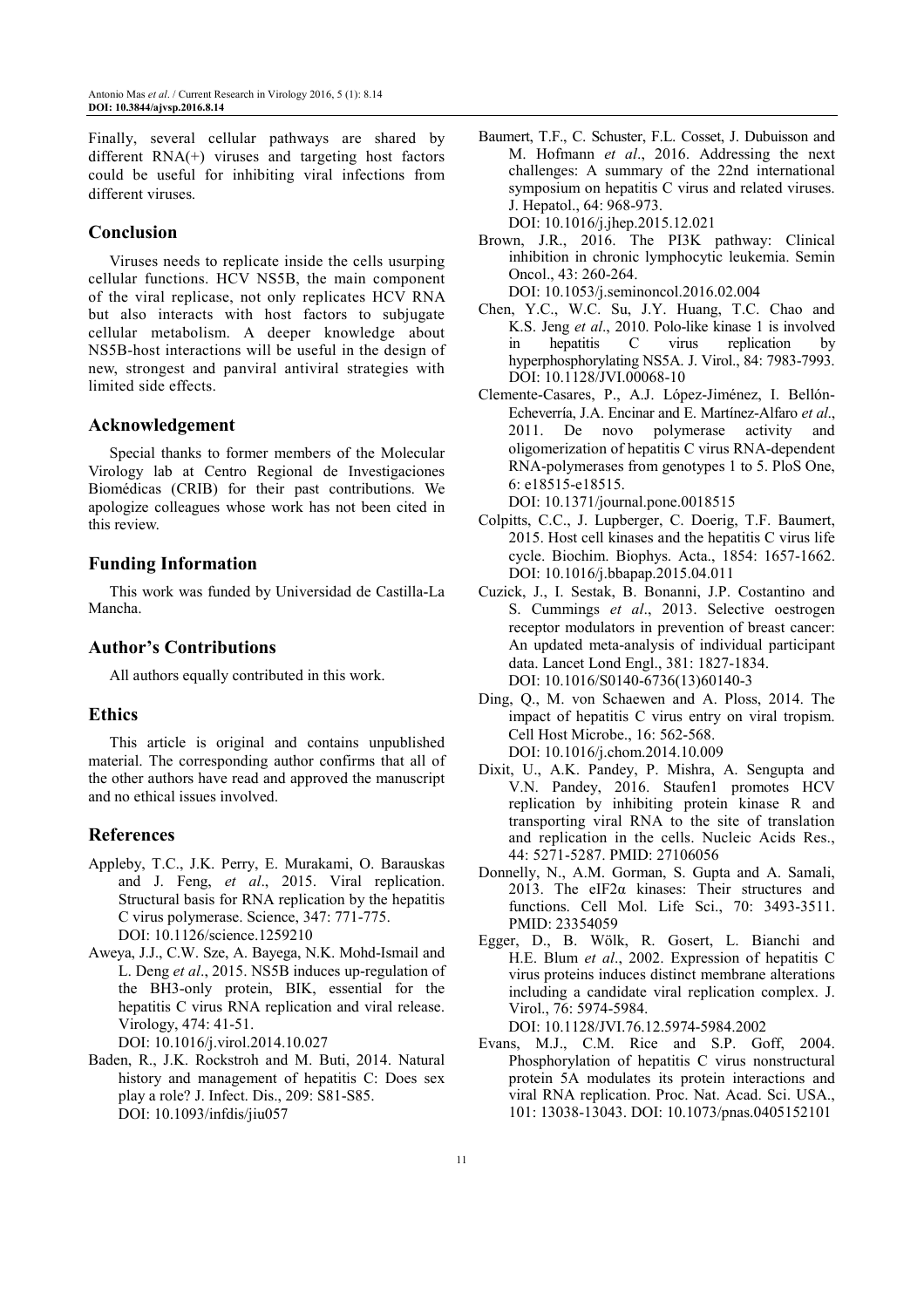- Ferrer-Orta, C., D. Ferrero and N. Verdaguer, 2015. RNA-dependent RNA polymerases of picornaviruses: From the structure to regulatory mechanisms. Viruses, 7: 4438-4460. DOI: 10.3390/v7082829
- Flint, S.J., V.R. Racaniello, G.F. Rall, A.M. Skalka and L.W. Enquist, 2015. Principles of Virology. 4th Edn., ASM Press, Washington, DC., ISBN-10: 1555819338, pp: 574.
- Fujita, T., Y. Kobayashi, O. Wada, Y. Tateishi and L. Kitada *et al*., 2003. Full activation of estrogen receptor alpha activation function-1 induces proliferation of breast cancer cells. J. Biol. Chem., 278: 26704-26714. DOI: 10.1074/jbc.M301031200
- Gao, L., H. Aizaki, J.W. He and M.M.C. Lai, 2004. Interactions between viral nonstructural proteins and host protein hVAP-33 mediate the formation of hepatitis C virus RNA replication complex on lipid raft. J. Virol., 78: 3480-3488. DOI: 10.1128/JVI.78.7.3480-3488.2004
- Gao, L., H. Tu, S.T. Shi, K.J. Lee and M. Asanaka *et al*., 2003. Interaction with a ubiquitin-like protein enhances the ubiquitination and degradation of hepatitis C virus RNA-dependent RNA polymerase. J. Virol., 77: 4149-4159.

DOI: 10.1128/JVI.77.7.4149-4159.2003

- Georgopoulou, U., P. Tsitoura, M. Kalamvoki and P. Mavromara, 2006. The protein phosphatase 2A represents a novel cellular target for hepatitis C virus NS5A protein. Biochimie, 88: 651-662. DOI: 10.1016/j.biochi.2005.12.003
- Giannitrapani, L., M. Soresi, E. La Spada, M. Cervello and N. D'Alessandro *et al*., 2006. Sex hormones and risk of liver tumor. Ann. N.Y. Acad. Sci., 1089: 228-236. DOI: 10.1196/annals.1386.044
- Goh, P.Y., Y.J. Tan, S.P. Lim, Y.H. Tan and S.G. Lim *et al*., 2004. Cellular RNA helicase p68 relocalization and interaction with the Hepatitis C Virus (HCV) NS5B protein and the potential role of p68 in HCV RNA replication. J. Virol., 78: 5288-5298.

DOI: 10.1128/JVI.78.10.5288-5298.2004

- Goyal, S., G. Gupta, H. Qin, M.H. Upadya and Y.J. Tan *et al*., 2012. VAPC, an human endogenous inhibitor for Hepatitis C Virus (HCV) infection, is intrinsically unstructured but forms a "fuzzy complex" with HCV NS5B. PloS One, 7: e40341-e40341. DOI: 10.1371/journal.pone.0040341
- Hamamoto, I., Y. Nishimura, T. Okamoto, H. Aizaki and M. Liu *et al*., 2005. Human VAP-B is involved in hepatitis C virus replication through interaction with NS5A and NS5B. J. Virol., 79: 13473-13482. DOI: 10.1128/JVI.79.21.13473-13482.2005
- Han, S.H., S.J. Kim, E.J. Kim, T.E. Kim and J.S. Moon *et al*., 2014. Phosphorylation of hepatitis C virus RNA polymerases ser29 and ser42 by protein kinase C-related kinase 2 regulates viral RNA replication. J. Virol., 88: 11240-11252. DOI: 10.1128/JVI.01826-14
- Harak, C., D. Radujkovic, C. Taveneau, S. Reiss and R. Klein *et al*., 2014. Mapping of functional domains of the lipid kinase phosphatidylinositol 4 kinase type III alpha involved in enzymatic activity and hepatitis C virus replication. J. Virol., 88: 9909-9926. DOI: 10.1128/JVI.01063-14
- Hayashida, K., I. Shoji, L. Deng, D.P. Jiang and Y.H. Ide *et al*., 2010. 17β-estradiol inhibits the production of infectious particles of hepatitis C virus. Microbiol. Immunol., 54: 684-690. DOI: 10.1111/j.1348-0421.2010.00268.x
- Hillung, J., E. Ruiz-López, I. Bellón-Echeverría, P. Clemente-Casares and A. Mas, 2012. Characterization of the interaction between hepatitis C virus NS5B and the human oestrogen receptor alpha. J. Gen. Virol., 93: 780-785. DOI: 10.1099/vir.0.039396-0
- Hirano, M., S. Kaneko, T. Yamashita, H. Luo and W. Qin *et al*., 2003. Direct interaction between nucleolin and hepatitis C virus NS5B. J. Biol. Chem., 278: 5109-5115.

DOI: 10.1074/jbc.M207629200

Inoue, Y., H. Aizaki, H. Hara, M. Matsuda and T. Ando *et al*., 2011. Chaperonin TRiC/CCT participates in replication of hepatitis C virus genome via interaction with the viral NS5B protein. Virology, 410: 38-47.

DOI: 10.1016/j.virol.2010.10.026

Ishido, S., T. Fujita and H. Hotta, 1998. Complex formation of NS5B with NS3 and NS4A proteins of hepatitis C virus. Biochem. Biophys. Res. Commun., 244: 35-40.

DOI: 10.1006/bbrc.1998.8202

- Jorba, N., S. Juarez, E. Torreira, P. Gastaminza and N. Zamarreño *et al*., 2008. Analysis of the interaction of influenza virus polymerase complex with human cell factors. Proteomics, 8: 2077-2088. DOI: 10.1002/pmic.200700508
- Kim, S.J., J.H. Kim, Y.G. Kim, H.S. Lim and J.W. Oh, 2004. Protein kinase C-related kinase 2 regulates hepatitis C virus RNA polymerase function by phosphorylation. J. Biol. Chem., 279: 50031-5041. DOI: 10.1074/jbc.M408617200
- König, R. and S. Stertz, 2015. Recent strategies and progress in identifying host factors involved in virus replication. Curr. Opin. Microbiol., 26: 79-88. DOI: 10.1016/j.mib.2015.06.001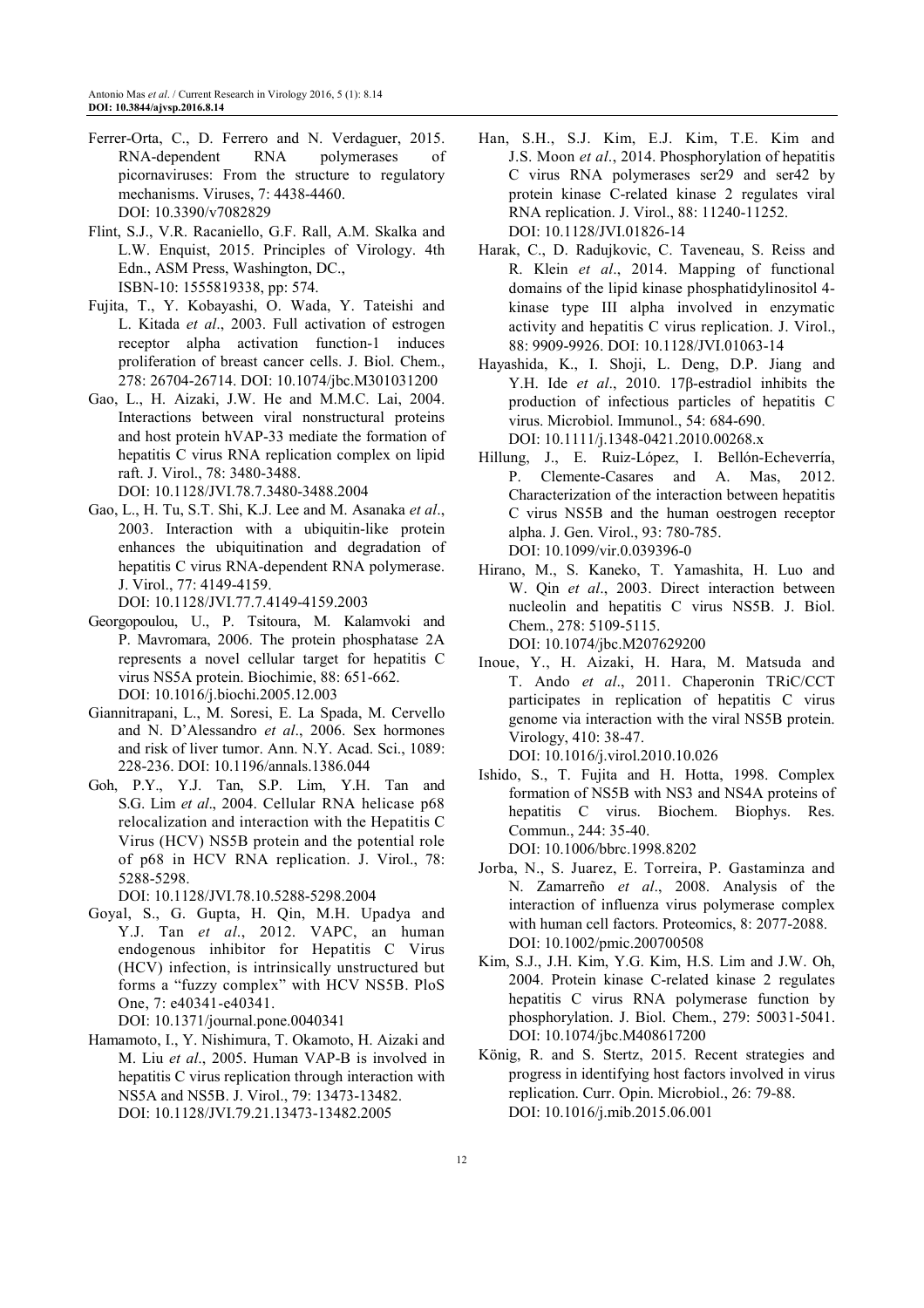- Kumar, A., U. Ray and S. Das, 2013. Human La protein interaction with GCAC near the initiator AUG enhances hepatitis C Virus RNA replication by promoting linkage between 5' and 3' untranslated regions. J. Virol., 87: 6713-6726. DOI: 10.1128/JVI.00525-13
- Kusakawa, T., T. Shimakami, S. Kaneko, K. Yoshioka and S. Murakami, 2007. Functional interaction of hepatitis C Virus NS5B with Nucleolin GAR domain. J. Biochem., 141: 917-927. DOI: 10.1093/jb/mvm102
- Kyono, K., M. Miyashiro and I. Taguchi, 2002. Human eukaryotic initiation factor 4AII associates with hepatitis C virus NS5B protein *in vitro*. Biochem. Biophys. Res. Commun., 292: 659-666. DOI: 10.1006/bbrc.2002.6702
- Lan, S., H. Wang, H. Jiang, H. Mao and X. Liu *et al*., 2003. Direct interaction between alpha-actinin and hepatitis C virus NS5B. FEBS Lett., 554: 289-294. DOI: 10.1016/S0014-5793(03)01163-3
- Lee, J.H., I.Y. Nam and H. Myung, 2006. Nonstructural protein 5B of hepatitis C virus. Mol. Cells, 21: 330-336.
- Lesburg, C.A., M.B. Cable, E. Ferrari, Z. Hong and A.F. Mannarino *et al*., 1999. Crystal structure of the RNA-dependent RNA polymerase from hepatitis C virus reveals a fully encircled active site. Nat. Struct. Biol., 6: 937-943. DOI: 10.1038/13305
- Li, C., L. Ge, P. Li, Y. Wang and M. Sun, 2013. The DEAD-box RNA helicase DDX5 acts as a positive regulator of Japanese encephalitis virus replication by binding to viral 3' UTR. Antiviral Res., 100: 487-499. DOI: 10.1016/j.antiviral.2013.09.002
- Li, Q., Y.Y. Zhang, S. Chiu, Z. Hu and K.H. Lan *et al*., 2014a. Integrative functional genomics of hepatitis C virus infection identifies host dependencies in complete viral replication cycle. PLoS Pathog, 10: e1004163-e1004163. DOI: 10.1371/journal.ppat.1004163
- Li, Y., T. Masaki, T. Shimakami and S.M. Lemon, 2014b. hnRNP L and NF90 interact with hepatitis C virus 5'-terminal untranslated RNA and promote efficient replication. J. Virol., 88: 7199-7209. DOI: 10.1128/JVI.00225-14
- Liu, Z., F. Yang, J.M. Robotham and H. Tang, 2009. Critical role of cyclophilin A and its prolylpeptidyl isomerase activity in the structure and function of the hepatitis C virus replication complex. J. Virol., 83: 6554-6565. DOI: 10.1128/JVI.02550-08
- Llanos Valero, M., R. Sabariegos, F.J. Cimas, C. Perales and E. Domingo *et al*., 2016. HCV RNA-dependent RNA polymerase interacts with Akt/PKB inducing its subcellular re-localization. Antimicrob Agents Chemother. DOI: 10.1128/AAC.03019-15
- López-Jiménez, A.J., P. Clemente-Casares, R. Sabariegos, M. Llanos-Valero and I. Bellón-Echeverría *et al*., 2014. Hepatitis C virus polymerase-polymerase contact interface: Significance for virus replication and antiviral design. Antiviral Res., 108: 14-24. DOI: 10.1016/j.antiviral.2014.04.009
- Lou, Z., Y. Sun and Z. Rao, 2010. Current progress in antiviral strategies. Trends Pharmacol. Sci., 35: 86-102. DOI: 10.1016/j.tips.2013.11.006
- Más, A., C. López-Galíndez, I. Cacho, J. Gómez and M.A. Martínez, 2010. Unfinished stories on viral quasispecies and Darwinian views of evolution. J. Mol. Biol., 397: 865-877. DOI: 10.1016/j.jmb.2010.02.005
- Moradpour, D. and F. Penin, 2013. Hepatitis C virus proteins: From structure to function. Curr. Top. Microbiol. Immunol., 369: 113-142. DOI: 10.1007/978-3-642-27340-7\_5
- Nevo-Yassaf, I., Y. Yaffe, M. Asher, O. Ravid and S. Eizenberg *et al*., 2012. Role for TBC1D20 and Rab1 in hepatitis C virus replication via interaction with lipid droplet-bound nonstructural protein 5A. J. Virol., 86: 6491-6502. DOI: 10.1128/JVI.00496-12
- Nitulescu, G.M., D. Margina, P. Juzenas, Q. Peng and O.T. Olaru *et al*., 2016. Akt inhibitors in cancer treatment: The long journey from drug discovery to clinical use (Review). Int. J. Oncol., 48: 869-885. PMID: 26698230
- Paul, D., V. Madan and R. Bartenschlager, 2014. Hepatitis C virus RNA replication and assembly: Living on the fat of the land. Cell Host. Microbe., 16: 569-579. DOI: 10.1016/j.chom.2014.10.008
- Pène, V., Q. Li, C. Sodroski, C.S. Hsu and T.J. Liang, 2015. Dynamic interaction of stress granules, DDX3X and IKK-α mediates multiple functions in hepatitis C virus infection. J. Virol., 89: 5462-5477. DOI: 10.1128/JVI.03197-14
- Piccininni, S., A. Varaklioti, M. Nardelli, B. Dave and K.D. Raney *et al*., 2002. Modulation of the hepatitis C virus RNA-dependent RNA polymerase activity by the Non-Structural (NS) 3 helicase and the NS4B membrane protein. J. Biol. Chem., 277: 45670-45679. DOI: 10.1074/jbc.M204124200
- Plummer, E., M.D. Buck, M. Sanchez, J.A. Greenbaum and J, Turner *et al*., 2015. Dengue virus evolution under a host-targeted antiviral. J. Virol., 89: 5592-5601. DOI: 10.1128/JVI.00028-15
- Quinkert, D., R. Bartenschlager and V. Lohmann, 2005. Quantitative analysis of the hepatitis C virus replication complex. J. Virol., 79: 13594-13605. DOI: 10.1128/JVI.79.21.13594-13605.2005
- Reed, K.E., J. Xu and C.M. Rice, 1997. Phosphorylation of the hepatitis C virus NS5A protein *in vitro* and *in vivo*: Properties of the NS5A-associated kinase. J. Virol., 71: 7187-7197. PMID: 9311791